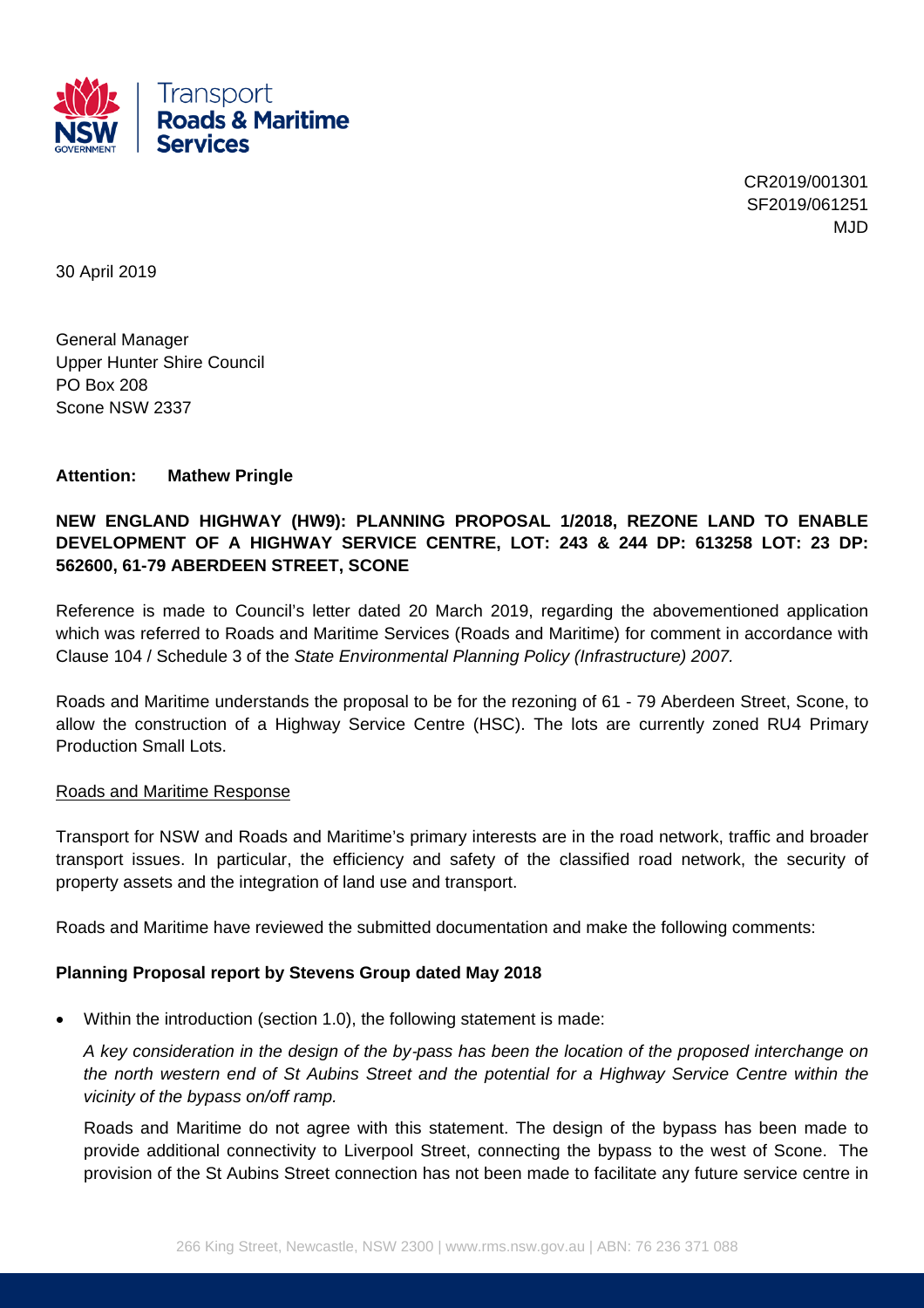proximity of this intersection. This statement should be modified or removed from the Planning Proposal.

- Section 2.1 states that the service centre development is intrinsically linked with the construction of the bypass. Roads and Maritime does not support this statement.
- Section 4, Part 3 implies that motorists are not presented with the ability to stop at Scone. The bypass provides 3 intersections of a length of approximately 4km providing for all turning movements at each intersection. Visitation will be further improved with the incorporation of 'by-pass town' signage. The planning proposal and supporting reports neglects the fact that provision has been made to allow direct access to the south, central and northern districts of Scone in support of existing businesses. The proposal should make consideration of the above.

## **Economic Impact Assessment by Hill PDA dated April 2018**

 Section 5.4 – Impact on Scone Town Centre. There is insufficient review of negative impacts, with the assessment implying that any loss in trade will be a result of the bypass. Negative impacts in review of loss of trade from other similar businesses needs to be considered as a direct impact of this development proposal.

### **Concept Stormwater Strategy by Northrop dated 26 February 2018**

- The stormwater strategy states that the service centre is inherently linked with the construction of the bypass, and the pre-developed scenario should therefore be considered as pre-bypass, with the netchange in flood levels considered following the construction of both the bypass and service centre. Roads and Maritime do not agree with this statement as the Service Centre should be assessed based on its own impacts.
- The stormwater strategy indicates that flood levels for the 1% AEP will increase by at least 100mm at surrounding properties and 500mm across St Aubins Street. This would not appear to be acceptable, and Council should consider this impact.

## **Traffic Assessment Report by BJ Bradley & Associates dated 25 March 2018**

- No intersection modelling has been carried out to confirm delay times, queue lengths and intersection performance of the bypass with St Aubins Street, Aberdeen Street, Liverpool Street or the bypass. The suitability and safety of the seagull intersection at St Aubins Street within the proposed 100km/h bypass corridor, with the additional traffic from the HSC is to be assessed.
- A Road Safety Audit should be conducted by a qualified team to review safety on the roads surrounding the proposed HSC and for the increased traffic accessing the St Aubins Street intersection with the bypass.
- It is unclear to whether connection to St Aubins Street is 'Exit Only' as described in Section 10.0 of the Traffic Assessment Report, or Entry/Exit as indicated on the plans. Any driveway proposed on St Aubins Street should be restricted to left in and left out and the concrete median proposed to be extended to reinforce this restriction.
- The trip generation rates from the RMS guide are reduced in the AM peak for the take-away food outlets, convenience store / service station, and motel. The rate of reduction is based on the opinion of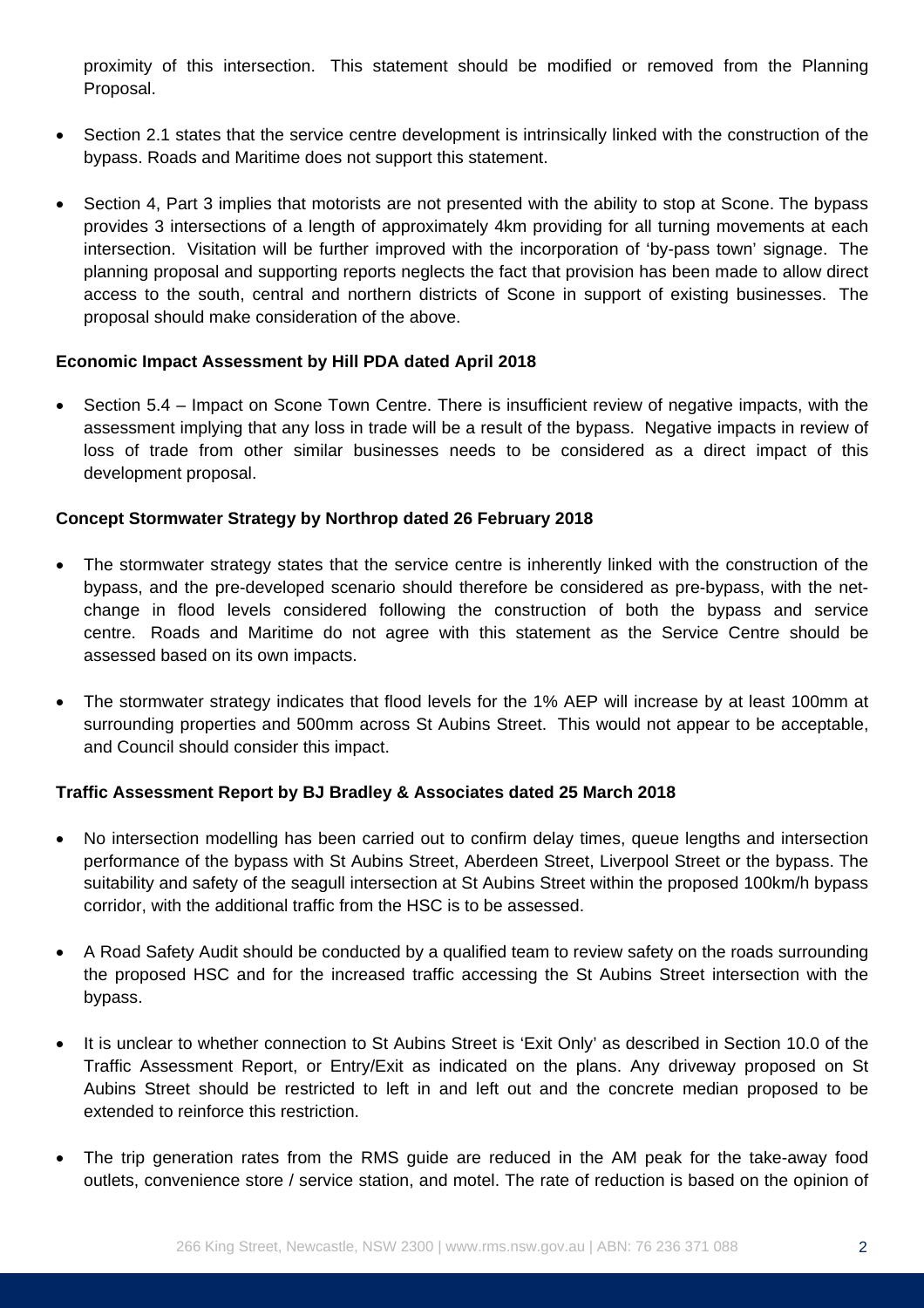the consultant and not based on evidence. It is recommended that surveys of similar existing facilities be undertaken to determine likely traffic generation rates in the AM peak.

• The trip generation of the service station as part of a HSC is to be based on surveys and not the Guide to Traffic Generating Developments. The Guide indicates that the trip generation is based on the size of the convenience store, however the HSC is not located within a Scone CBD with nearby competition.

# **Stormwater and Civil Engineering Plans by Northrop dated 18 December 2017**

Roads and Maritime undertook a design review of the Stormwater and Civil Engineering Plans. This design review does not assess the suitability of the proposed bypass / St Aubins Street intersection for the HSC traffic, but details issues with the proposal being sited at the intersection. The following comments are made, with further detail / comments provided in Attachment A.

- Due to the southbound upgrade on the Scone Bypass, larger vehicles and towing vehicles will be traveling slow southbound affecting the through traffic on scone bypass. Therefore a 450 metre acceleration lane would be required in the southbound direction to get the increased intersection traffic to 100km/hr safely. This may result in bridge and embankment widening being require. Refer to Austroads 4a, Table 5.5.
- St Aubins Street in the vicinity of the bypass road will require shoulder widening as it is narrow. The increased traffic in and out of the intersection will result in left turning vehicles needing to go around the extended right turning queue.
- St Aubins Street driveway entry needs to be left in left out to control traffic safely. A raised median from scone bypass plans should be extended in St Aubins Street to block right turn in and out of development.

## **Other comments**

The Council maintained rest stop facility at Murrurundi provides parking for an estimated eight heavy vehicles (shared between northbound and southbound). The estimated current and future demands for this section of the highway (between Muswellbrook and the Kamilaroi Highway) have been estimated at 19 parking spaces. This indicates that there is a deficit of eleven parking spaces for heavy vehicles on this section of the New England Highway.

In considering the suitability of the site, Roads and Maritime recommend that the following also be considered:

- Suitability of required need to increase the number of parking spaces for heavy vehicles, and can accommodate 30 metre PBS 2B heavy vehicles,
- Consider the position of the heavy vehicle parking area to minimise the impact of headlight glare from vehicles entering/exiting the site,
- Consider the location of the heavy vehicle parking area, in regards to the proximity to the restaurant/service station back of house areas and the drive through which is likely to generate noise impacts for resting heavy vehicle drivers,
- Consider the layout of the heavy vehicle parking area as angled (herringbone) or end-to-end parking are preferred over parallel parking arrangements